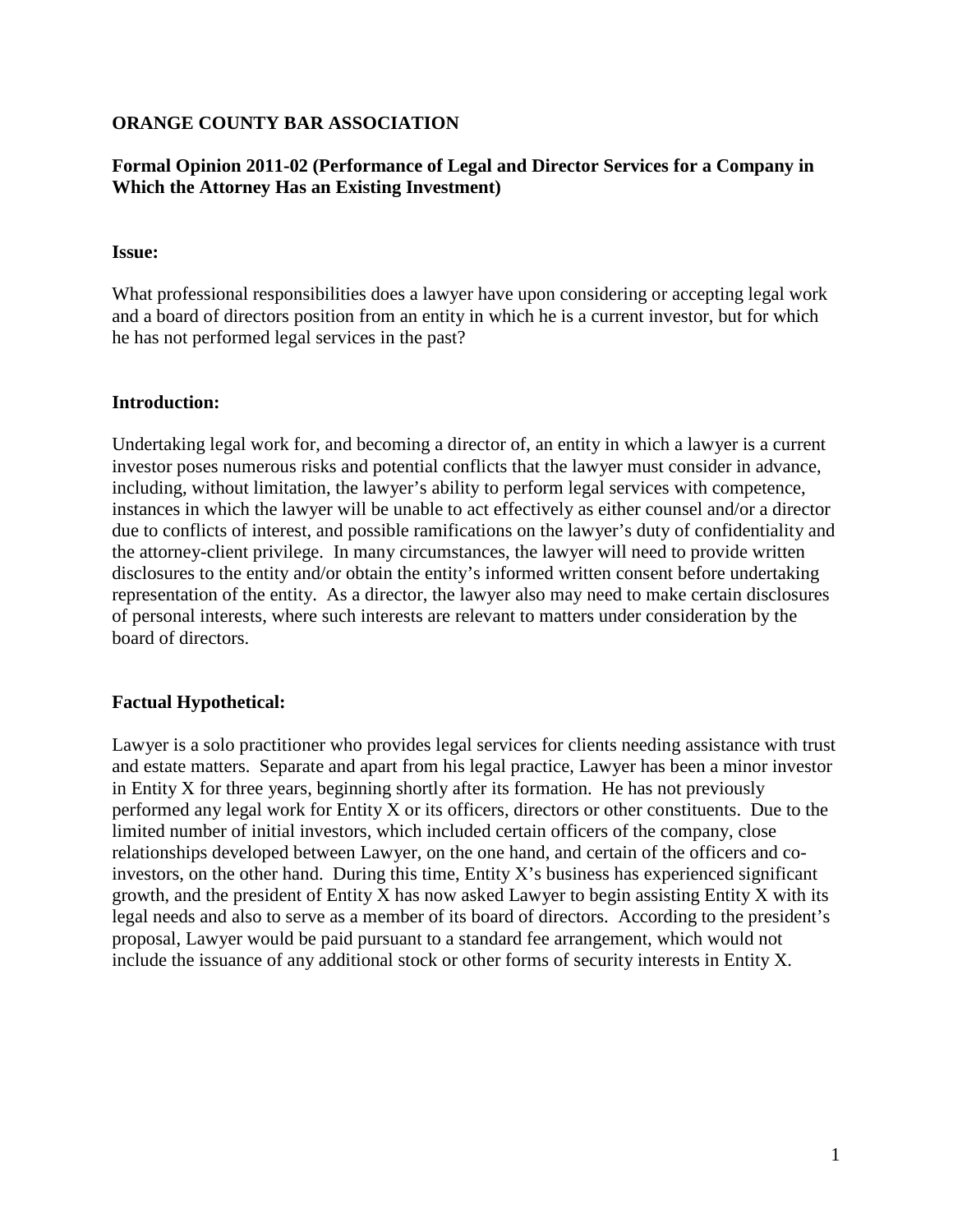# **Discussion:**

Lawyers have long been asked to serve as directors of organizations due to the knowledge and experience they possess and are able to contribute to board decisions. As a result, it would come as no surprise as the number of start-up companies grows to see an increase in requests for lawyers who are investors in companies to take on legal work for those companies, in addition to director roles.

Although lawyers and directors both owe fiduciary duties to the companies for which they serve, the duties do not overlap precisely,<sup>1</sup> and such dual roles pose a significant number of risks to the lawyer, as well as the company. $2^2$  The potential for conflicts increases even further when the lawyer has a personal financial interest in the organization. (*See, e.g., Lawyers Doing Business with Their Clients: Identifying and Avoiding Legal and Ethical Dangers*, 2001 ABA SEC. OF LITIG., at 43-49, http://www.abanet.org/litigation/ethics/abareport.pdf.) For these reasons, it is essential for a lawyer to thoroughly consider the duties imposed by such a tripartite relationship and the lawyer's ability to competently perform the services expected and provide independent professional judgment to the organization. Due to the risks and potential complications involved in such a scenario, the lawyer should disclose these issues to the appropriate individuals at the organization before accepting such roles and may even be required to obtain the organization's informed written consent, depending on the circumstances. For example, Rule 3-300 of the California Rules of Professional Conduct requires the written consent of the client for attorneyclient business transactions where counsel knowingly acquires a pecuniary interest adverse to the client.

Under the fact pattern presented, Lawyer must consider his duty of competence, his professional responsibilities in avoiding or properly dealing with conflicts of interest, and his duty of confidentiality and role in preserving the attorney-client privilege.

# **I. The Duty of Competence**

<u>.</u>

Rule 3-110 of the California Rules of Professional Conduct<sup>3</sup> provides:

(A) A member shall not intentionally, recklessly, or repeatedly fail to perform legal services with competence.

<sup>&</sup>lt;sup>1</sup> By way of example, a company's lawyer owes a duty of loyalty only to the company, unless he or she is also representing constituents of the company, whereas a company's director owes a duty of loyalty to the company's shareholders, as well as to the company. (*See* Bethany Smith, *Sitting on v. sitting in on your client's board of directors*, Geo. J. Legal Ethics (Spring 2002).) A dual corporate legal advisor/director relationship may even result in the imposition of a heightened standard of care due to expectations of greater knowledge. (*See, e.g.*, *Escott v. BarChris Constr. Corp.*, 283 F. Supp. 643, 690 (S.D.N.Y. 1968).)

 $2$  This Opinion focuses on certain specific legal professional responsibility issues that must be considered under the fact pattern presented and should not be construed as an exhaustive discussion of the considerations pertinent to all situations. In addition to other applicable professional responsibility issues, each situation may require an individual review and analysis of, among other things*,* liability risks, substantive legal issues, securities laws, business concerns, insurance coverage and governance considerations, including director independence.

 $3$  Unless otherwise noted, all rule references herein are to the California Rules of Professional Conduct.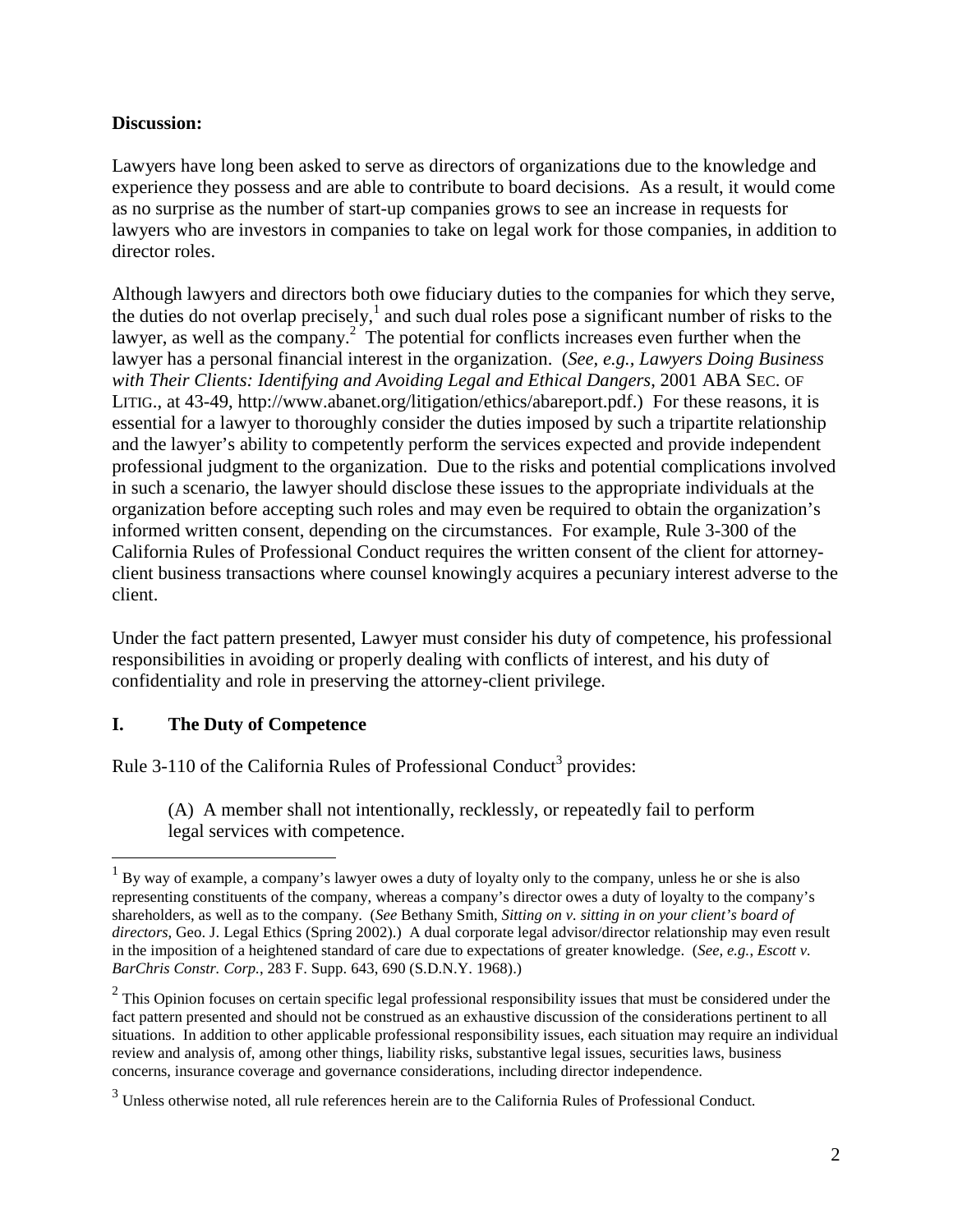(B) For purposes of this rule, "competence" in any legal service shall mean to apply the 1) diligence, 2) learning and skill, and 3) mental, emotional, and physical ability reasonably necessary for the performance of such service. (C) If a member does not have sufficient learning and skill when the legal service is undertaken, the member may nonetheless perform such services competently by 1) associating with or, where appropriate, professionally consulting another lawyer reasonably believed to be competent, or 2) by acquiring sufficient learning and skill before performance is required.

Lawyer's practice focuses on trust and estate matters, but if he were to undertake a role in assisting Entity X with its legal matters, it likely would require "learning and skill" in corporate, litigation, and employment law, among other areas. Lawyer will have to determine if he has the time and ability to acquire sufficient knowledge in such areas before he is called upon to provide the assistance. In addition, he will need to discuss the willingness and ability of Entity X to retain other attorneys in the requisite areas as the need arises to assist Lawyer in competently providing the legal services or where conflicts of interest prevent Lawyer from undertaking the representation himself.

If Lawyer is unable to devote the time to acquire the necessary knowledge and skills needed, and Entity X is unwilling or unable, for whatever reason, to fund the retention of additional attorneys as necessary, Lawyer must not accept such legal assignments from Entity X.

# **II. Adverse Interests and Effects of Dual Roles**

If Lawyer determines that he can competently perform legal services for Entity X, he will have to be alert to potential and actual adverse interests that may arise. A lawyer must avoid conflicts of interest with his or her clients, or, if permissible under the circumstances, he or she may undertake or continue with a representation notwithstanding such a conflict if the attorney provides the necessary written disclosures to the client and obtains any required informed written consent to the representation from the client or clients, despite the conflict. (Rule 3-310.)

Ordinarily, a business relationship between an attorney and a client would create such an adverse interest, implicating the requirements of Rule 3-300, which states:

A member shall not enter into a business transaction with a client; or knowingly acquire an ownership, possessory, security, or other pecuniary interest adverse to a client, unless each of the following requirements has been satisfied: (A) The transaction or acquisition and its terms are fair and reasonable to the client and are fully disclosed and transmitted in writing to the client in a manner which should reasonably have been understood by the client; and (B) The client is advised in writing that the client may seek the advice of an independent lawyer of the client's choice and is given a reasonable opportunity to seek that advice; and

(C) The client thereafter consents in writing to the terms of the transaction or the terms of the acquisition.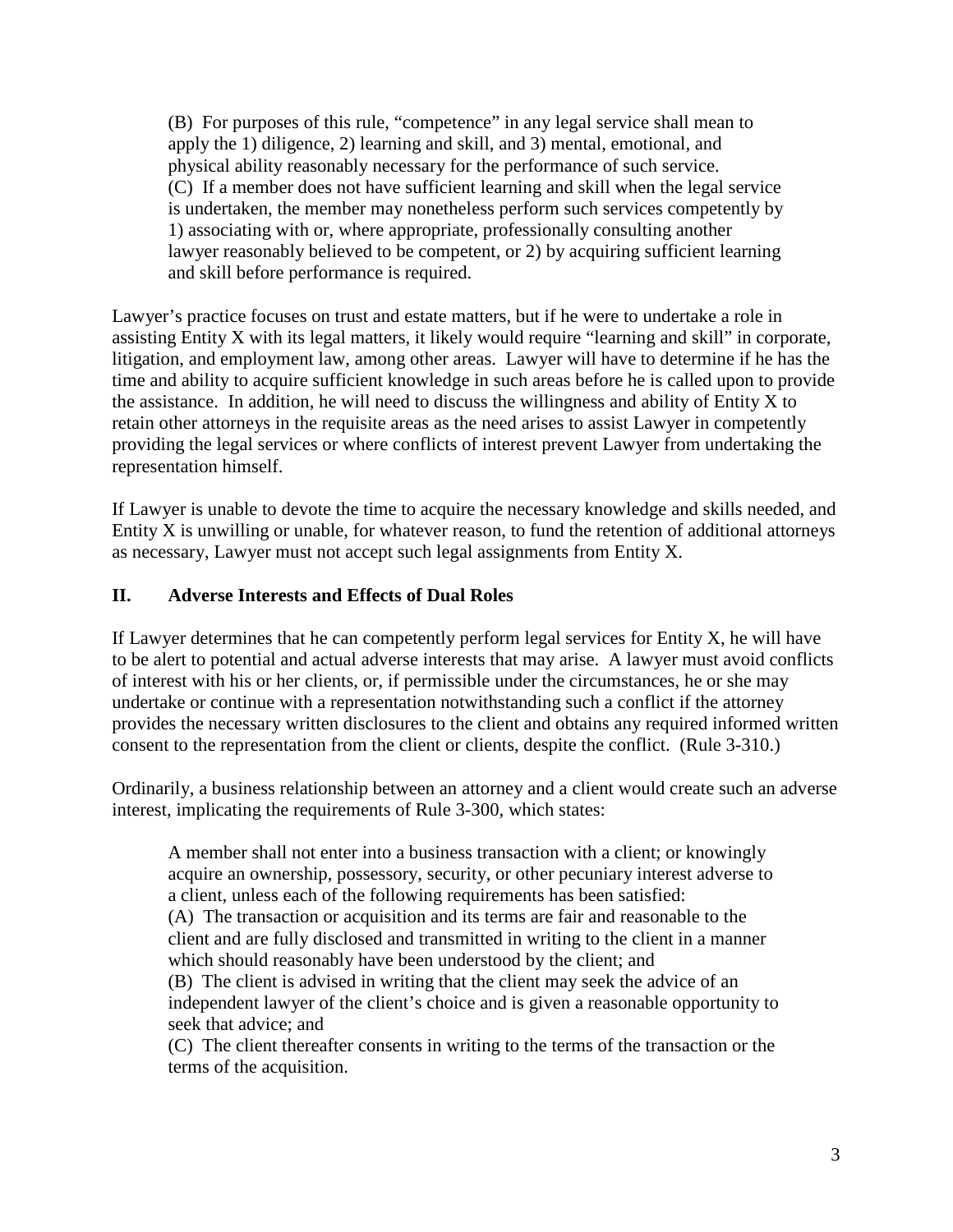Rule 3-300's statutory complement, Section 16004 of the California Probate Code,<sup>4</sup> provides that where such a business transaction *occurs during the existence of the relationship*, it is presumed to violate the lawyer's fiduciary duty. (Cal. Prob. Code § 16004(c); *see BGJ Assocs., LLC v. Wilson*, 113 Cal. App.  $4<sup>th</sup>$  1217, 1227-28 (2003) (applying Section 16004(c) of the Probate Code to the fiduciary relationship between attorney and client).) In the fact pattern presented, however, Lawyer has a pre-existing business relationship with Entity X, having been an investor since shortly after the company's inception. Because the attorney-client relationship in this situation arises *after* the investment or business transaction, it is the OCBA's opinion that the requirements of Rule 3-300 would not apply. Further, pursuant to the proposal of the president of Entity X, when undertaking legal work for the company, Lawyer would be paid under a standard fee arrangement, not involving the issuance of additional stock or other forms of equity or debt arrangements with the company. In this regard, the Discussion to Rule 3-300 states that the Rule "is not intended to apply to the agreement by which the member is retained by the client, unless the agreement confers on the member an ownership, possessory, security, or other pecuniary interest adverse to the client." (Discussion to Rule 3-300.)

If the circumstances were to change and Lawyer were to receive additional forms of equity or debt interests in Entity X in exchange for his performance of legal services, or, if after the client relationship develops, Lawyer's equity interests in the company would be altered, he enters into any sort of business transaction with Entity X, or he "knowingly acquire[s] . . . [a] possessory, security or other pecuniary interest adverse to [the] client[,]" then Lawyer would have to comply with subdivisions (A) through (C) of the Rule. (*See, e.g., Mayhew v. Benninghoff*, 53 Cal. App. 4<sup>th</sup> 1365, 1367 (1997) (to meet the high presumptions designed to protect clients in their business dealings with attorneys, "[t]he onus is on the attorney to show no advantage was taken and that the client was given full and frank disclosure").) This may include certain transactions that could arise in connection with service on the board of directors if Lawyer were to take a position on the board after beginning to assist with Entity X's legal needs.<sup>5</sup> However, Rule 3-300 is not intended to apply, according to the Discussion to the Rule, "where the [attorney] and client each make an investment on terms offered to the general public or a significant portion thereof." (Discussion to Rule 3-300.) The example given for this is:

[W]here A, a member, invests in a limited partnership syndicated by a third party. B, A's client, makes the same investment. Although A and B are each investing in

 $\overline{a}$ 

 $4$  Section 16004(c) states: "A transaction between the trustee and a beneficiary which occurs during the existence of the trust or while the trustee's influence with the beneficiary remains and by which the trustee obtains an advantage from the beneficiary is presumed to be a violation of the trustee's fiduciary duties. This presumption is a presumption affecting the burden of proof. This subdivision does not apply to the provisions of an agreement between a trustee and a beneficiary relating to the hiring or compensation of the trustee."

<sup>&</sup>lt;sup>5</sup> Once an attorney-client relationship has been established, contractual relationships between a client and its lawyer will be subject to scrutiny for fairness and general principles of fiduciary duty may apply. (*See, e.g., Ritter v. State Bar,* 40 Cal.3d 595, 602 (1985) *(*"The 'relationship between an attorney and client is a fiduciary relationship of the very highest character. All dealings between an attorney and his client that are beneficial to the attorney will be closely scrutinized with the utmost strictness for any unfairness.' (*Clancy v. State Bar* (1969) 71 Cal.2d 140, 146 [77 Cal.Rptr. 657, 454 P.2d 329]; *Marlowe v. State Bar* (1965) 63 Cal.2d 304, 308 [46 Cal.Rptr. 326, 405 P.2d 150]; *Magee v. State Bar* (1962) 58 Cal.2d 423, 430 [24 Cal.Rptr. 839, 374 P.2d 807].)".)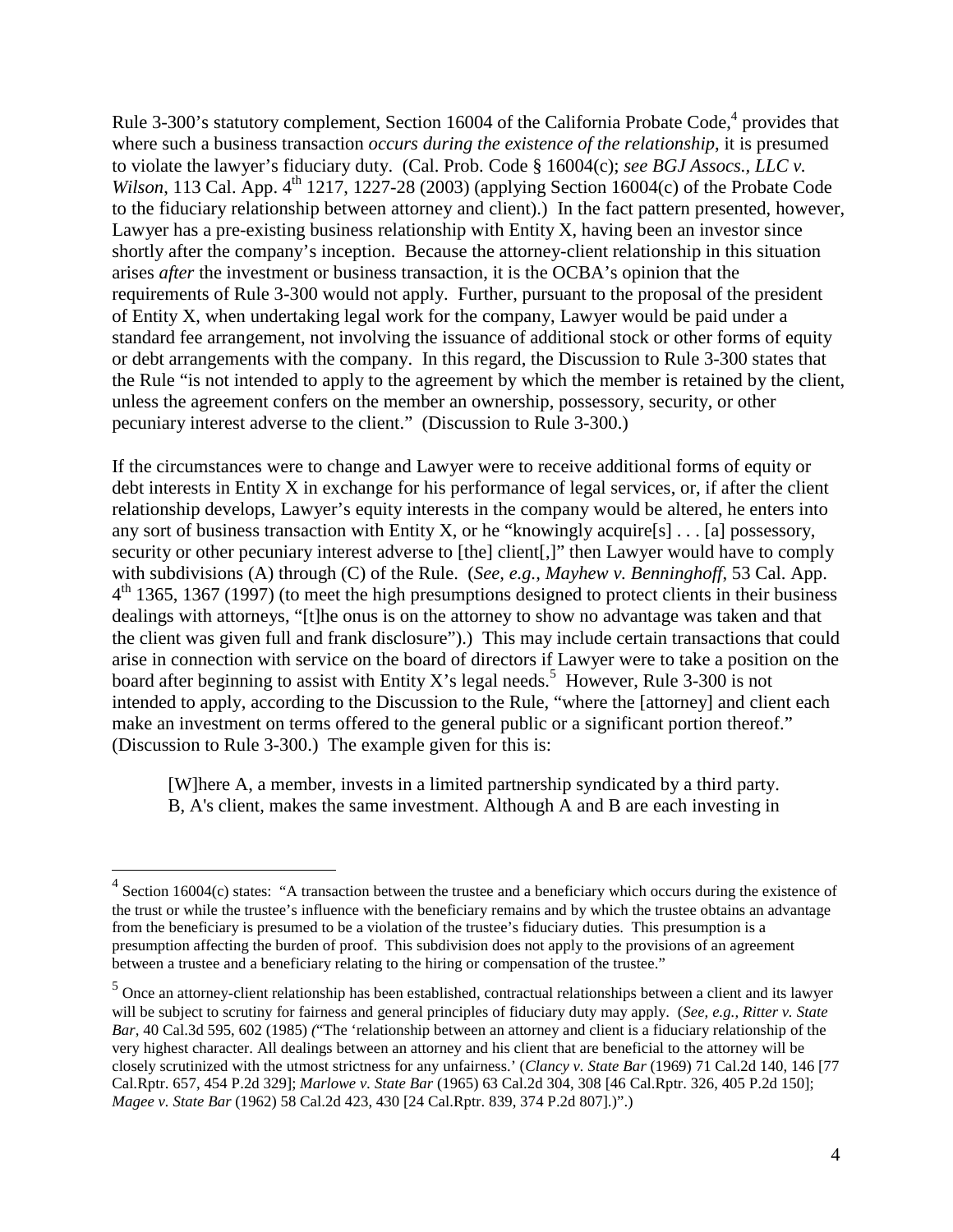the same business, A did not enter into the transaction "with" B for the purposes of the rule.

Moreover, Lawyer must provide the requisite disclosures to Entity X under subdivision  $(B)(4)$  of Rule 3-310 ("The member has or had a legal, business, financial, or professional interest in the subject matter of the representation."). In addition, other provisions of this Rule may apply and require written disclosures and/or informed consent depending on the legal work being requested, such as, by way of example only, if Lawyer were asked to perform legal services for Entity X that would be adverse to one of Lawyer's former or current clients (subdivisions  $(B)(2)$ ,  $(B)(3)$  & (E)).<sup>6</sup> Other disclosures also may be necessary if Lawyer's interest in Entity X becomes adverse to the company in any manner, such as where a dispute develops regarding the terms of Lawyer's investment. In this regard, conflicts could arise between Lawyer's legal advice or board decisions and his interests as an investor, which could impact his independent professional judgment. (*See, e.g.,* ABA Comm. on Ethics and Prof'l Responsibility, Formal Op. 00-418 (2000) ("At the outset, the lawyer also should inform the client that events following the stock acquisition could create a conflict between the lawyer's exercise of her independent professional judgment as a lawyer on behalf of the corporation and her desire to protect the value of her stock.").) Again, disclosures may be necessary and, in some cases, Lawyer may not be able to participate in such decisions or legal issues.<sup>7</sup>

Further, Lawyer will have to be alert to conflicts and potential problems that could result from serving both as Entity X's attorney and as a board member, such as abiding by his duty of confidentiality and preserving the confidentiality of privileged communications (*e.g.*, where it is

<sup>&</sup>lt;sup>6</sup> If a lawyer were to maintain his or her employment by, or partnership interest in, a law firm while serving as the legal advisor to and/or a director of an organization, he or she must be diligent about checking for potential conflicts in representations before undertaking any legal assignments or participating in board decisions that may impact another client. If the lawyer and law firm do not properly address potential and actual conflicts, the duty of loyalty to each client is at issue. The duty of confidentiality may be impacted as well. The potential consequences to the lawyer and law firm include sanctions for violations of the Rules of Professional Conduct, disqualification, and lawsuits for breach of fiduciary duty and/or malpractice.

 $<sup>7</sup>$  Note that Comment 35 to Rule 1.7 of the ABA Model Rules of Professional Conduct states that, if there is a</sup> material risk of interference with the lawyer's independence of professional judgment, the lawyer should not serve as a director or cease to act as company counsel when conflicts of interest arise:

A lawyer for a corporation or other organization who is also a member of its board of directors should determine whether the responsibilities of the two roles may conflict. The lawyer may be called on to advise the corporation in matters involving actions of the directors. Consideration should be given to the frequency with which such situations may arise, the potential intensity of the conflict, the effect of the lawyer's resignation from the board and the possibility of the corporation's obtaining legal advice from another lawyer in such situations. If there is material risk that the dual role will compromise the lawyer's independence of professional judgment, the lawyer should not serve as a director or should cease to act as the corporation's lawyer when conflicts of interest arise. The lawyer should advise the other members of the board that in some circumstances matters discussed at board meetings while the lawyer is present in the capacity of director might not be protected by the attorney-client privilege and that conflict of interest considerations might require the lawyer's recusal as a director or might require the lawyer and the lawyer's firm to decline representation of the corporation in a matter.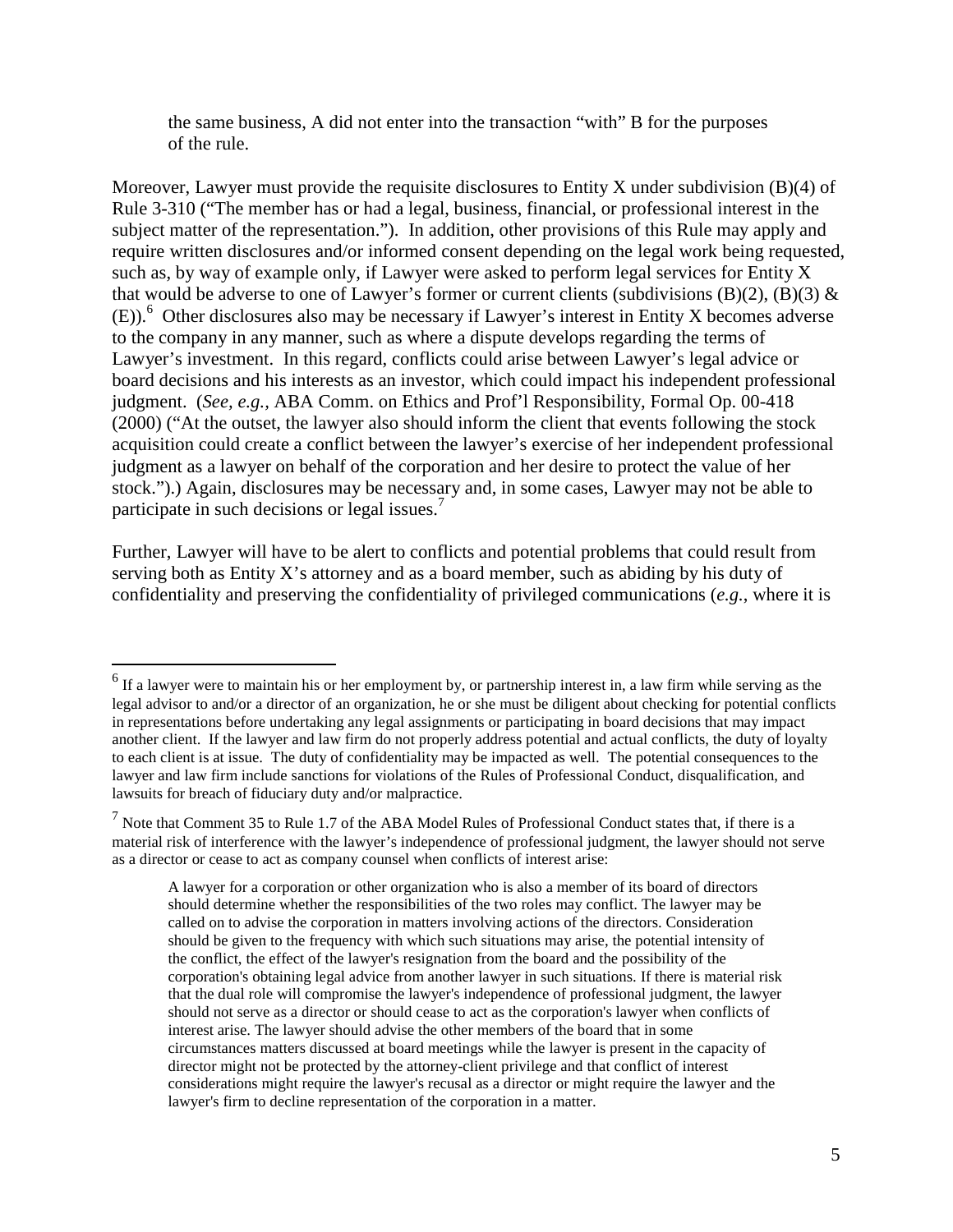unclear whether Lawyer is acting as a director or a lawyer) $\delta$  and dealing with possible conflicts where legal advice is requested on matters in which he was involved as a director. (*See* ABA Comm. on Ethics and Prof'l Responsibility, Formal Op. 98-410 (1998) (ethical concerns exist where lawyer-director serves as counsel in a matter that he or she opposed as director, opines on past board actions in which he or she participated, or acts as director in corporate actions affecting him or her as a lawyer).) Disclosures likely will be necessary, and Entity X should be apprised that it may impact Lawyer's ability to participate in certain board actions or advise on/undertake certain legal matters. (*See* ABA Comm. on Ethics and Prof'l Responsibility, Formal Op. 98-410 (1998) (describing certain problems that may arise from dual role as corporate counsel and director, and providing general advice).)

In advising Entity X of these possible consequences in accordance with Rule 3-310,  $\mu$  Lawyer should inform the company, among other things*,* that, if Lawyer were not able to participate in a legal matter and other counsel would have to be retained, Entity X may be subject to additional time and expense in getting other counsel involved. Similarly, Lawyer should inform Entity X that, if he is unable to participate in a particular board decision or matter, Entity X will lose the experience and advice of one of its board members and have a fewer number of directors available to consider and vote on the issue.

Lawyer also will need to comply with Rule 3-600. Because Lawyer would be representing Entity X, and not his fellow board members, or the company's officers, employees and other investors, he will need to explain this to Entity X's constituents, particularly if it "becomes apparent that the [company's] interests are or may become adverse to those of the constituent(s) with whom the member is dealing." (Rule 3-600(D).) The Rule further provides that "[t]he member shall not mislead such a constituent into believing that the constituent may communicate confidential information to the member in a way that will not be used in the organization's interest if that is or becomes adverse to the constituent." This is particularly important here where Lawyer has developed close relationships with certain of Entity X's constituents who may not see the distinction or may believe that Lawyer will protect them because of their relationship.

Finally, as a director, Lawyer may need to make certain disclosures of personal interests, where such interests are relevant to matters under consideration by the board of directors, such as Lawyer's financial interest in another company with which Entity X is considering entering into a relationship. These director disclosures, which are fiduciary in nature, may or may not overlap with the Lawyer's role and duties as legal advisor to Entity X, but nonetheless may result in conduct that could subject Lawyer to attorney discipline if not handled properly. For example, Section 6106 of the California Business and Professions Code provides:

<sup>&</sup>lt;sup>8</sup>The attorney-client privilege may be challenged where communications arguably involve business issues, as <sup>8</sup> opposed to legal advice. (*See, e.g.*, *SEC v. Gulf & Western Indus., Inc.*, 518 F. Supp. 675, 681-83 (D.D.C. 1981).) As a consequence, lawyers should clearly advise management and their fellow directors when they are giving advice as a lawyer, as opposed to as a director, appropriately mark legal advice as confidential and attorney-client privileged, and take precautions against disclosures to unnecessary individuals when providing legal advice to avoid waiver of the privilege.

<sup>&</sup>lt;sup>9</sup> Subdivision A of Rule 3-310 defines "disclosure" as "informing the client or former client of the relevant circumstances and of the actual and reasonably foreseeable adverse consequences to the client or former client."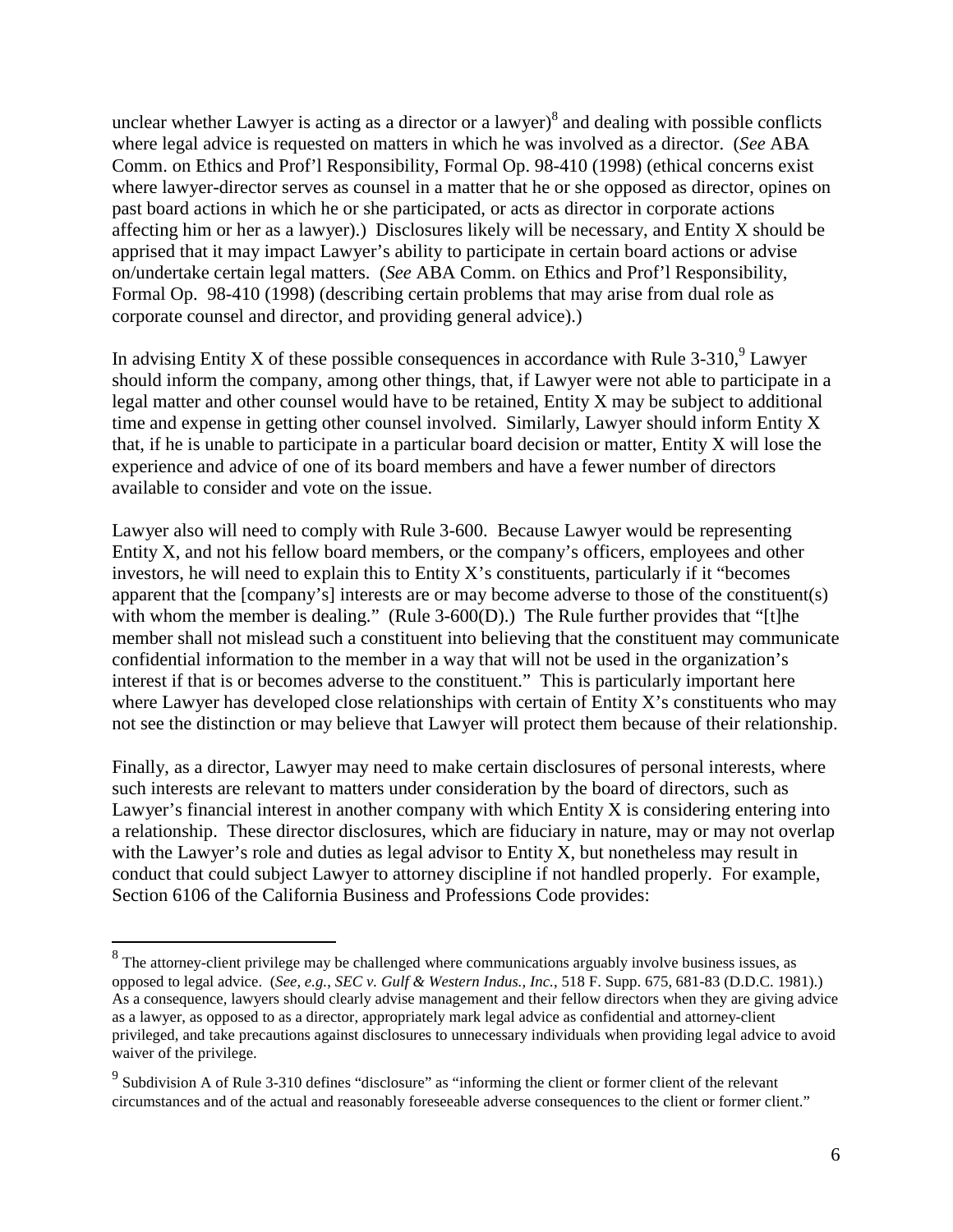The commission of any act involving moral turpitude, dishonesty or corruption, whether the act is committed in the course of his relations as an attorney or otherwise, and whether the act is a felony or misdemeanor or not, constitutes a cause for disbarment or suspension. If the act constitutes a felony or misdemeanor, conviction thereof in a criminal proceeding is not a condition precedent to disbarment or suspension from practice therefor.

As the Review Department of the State Bar Court has stated, "an attorney's deliberate breach of a fiduciary duty or a breach resulting from the attorney's gross carelessness and negligence involves moral turpitude even in the absence of an attorney-client relationship. That is because '[a]n attorney who accepts the responsibility of a fiduciary nature is held to the high standards of the legal professional whether or not he acts in his capacity of an attorney.'"<sup>10</sup> (*In the Matter of Kittrell*, 4 Cal. St. Bar Ct. Rptr. 195, No. 95-O-14321, 2000 WL 1682426, at \*10 (Cal. Bar Ct. Oct. 26, 2000), quoting *Worth v. State Bar,* 17 Cal.3d 337, 341 (1976).)

### **Conclusions:**

<u>.</u>

Accepting the roles of legal advisor and director for a company in which a lawyer has invested raises a number of professional responsibility issues that should be considered in advance, such as the lawyer's ability to perform legal services with competence, the ability to act effectively as either counsel and/or a director due to conflicts of interest, and possible ramifications on the lawyer's duty of confidentiality and the attorney-client privilege. Each circumstance will require an individual assessment under the Rules of Professional Conduct, State Bar Act and other applicable law, but will often require written disclosures to the organization and/or the organization's informed written consent before undertaking the representation. In addition, as a director, the lawyer also may need to make certain disclosures of personal interests, where such interests are relevant to matters under consideration by the board of directors.

*Disclaimer: Opinions rendered by the Professionalism and Ethics Committee are given as an uncompensated service of the Orange County Bar Association ("OCBA"). Opinions are advisory only, and no liability whatsoever is assumed by the Committee members or the OCBA in rendering such Opinions. Opinions are relied upon at the risk of the user. Opinions of the Committee are not binding in any manner upon any courts, the State Bar of California, the Board of Governors, any of the disciplinary committees, the OCBA, or the individual members of* 

<sup>10</sup> *See* ABA Model Rules of Prof'l Conduct 8.4 ("It is professional misconduct for a lawyer to: …(c) engage in conduct involving dishonesty, fraud, deceit or misrepresentation…."); cmt. [2] ("…Although a lawyer is personally answerable to the entire criminal law, a lawyer should be professionally answerable only for offenses that indicate lack of those characteristics relevant to law practice. Offenses involving violence, dishonesty, breach of trust, or serious interference with the administration of justice are in that category…."); cmt. [5] ("Lawyers holding public office assume legal responsibilities going beyond those of other citizens. A lawyer's abuse of public office can suggest an inability to fulfill the professional role of lawyers. The same is true of abuse of positions of private trust such as trustee, executor, administrator, guardian, agent and officer, director or manager of a corporation or other organization.").